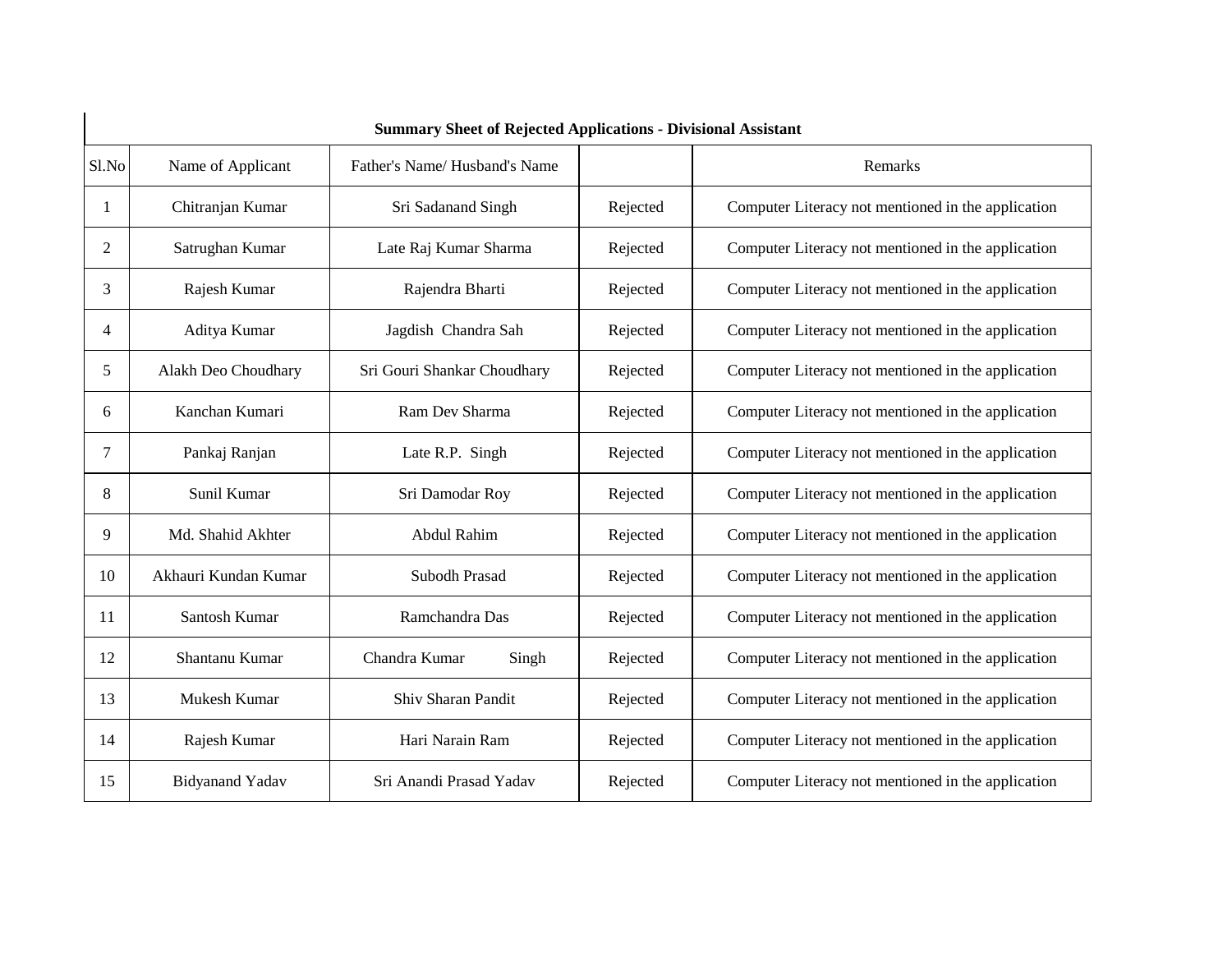| 16 | Feroz Ahmad           | Rashid Ahmad               | Rejected | Wrong subject mentioned in application                    |
|----|-----------------------|----------------------------|----------|-----------------------------------------------------------|
| 17 | Kunal Kumar           | Narendra Kumar Singh       | Rejected | Computer Literacy not mentioned/no certificates attatched |
| 18 | Alok Kumar            | Badri Narayan Singh        | Rejected | Computer Literacy not mentioned/no certificates attatched |
| 19 | Madhu Kumari          | Mirtunjay Kumar            | Rejected | Computer Literacy not mentioned/no certificates attatched |
| 20 | Prabhat Kumar         | Sri Harihar Prasad         | Rejected | Computer Literacy not mentioned/no certificates attatched |
| 21 | <b>Ramakant Kumar</b> | Mahendra Prasad Yadav      | Rejected | Computer Literacy not mentioned/no certificates attatched |
| 22 | Ravi Kumar            | Amarnath Sah               | Rejected | Graduation not completed/waiting for result               |
| 23 | Sudhir Prasad         | Shri Hardeo Prasad         | Rejected | Computer Literacy not mentioned in the application        |
| 24 | Surjit Kumar          | Sri Kanhaiya Lal           | Rejected | Computer Literacy not mentioned in the application        |
| 25 | Rahul Ranjan Dubey    | <b>Rajnath Dubey</b>       | Rejected | Computer Literacy not mentioned in the application        |
| 26 | Raj Kumar             | Shri Nawal Kishore Prasasd | Rejected | Computer Literacy not mentioned in the application        |
| 27 | Shashi Ranjan         | Sri Vinod Kumar            | Rejected | Computer Literacy not mentioned in the application        |
| 28 | Sumit Kumar           | Santosh Kumar Srivastava   | Rejected | Computer Literacy not mentioned in the application        |
| 29 | Gautam Kumar Sahgal   | Sri Mahadeo Singh Sahgal   | Rejected | Computer Literacy not mentioned in the application        |
| 30 | Sarvesh Kumar         | Shri S.N. Singh            | Rejected | Wrong subject mentioned in application                    |
| 31 | Vijay Shankar         | Sri Prahlad Mishra         | Rejected | Computer Literacy not mentioned in the application        |
| 32 | Ashutosh Kumar Alok   | <b>Bhola Prasad Sinha</b>  | Rejected | Computer Literacy not mentioned in the application        |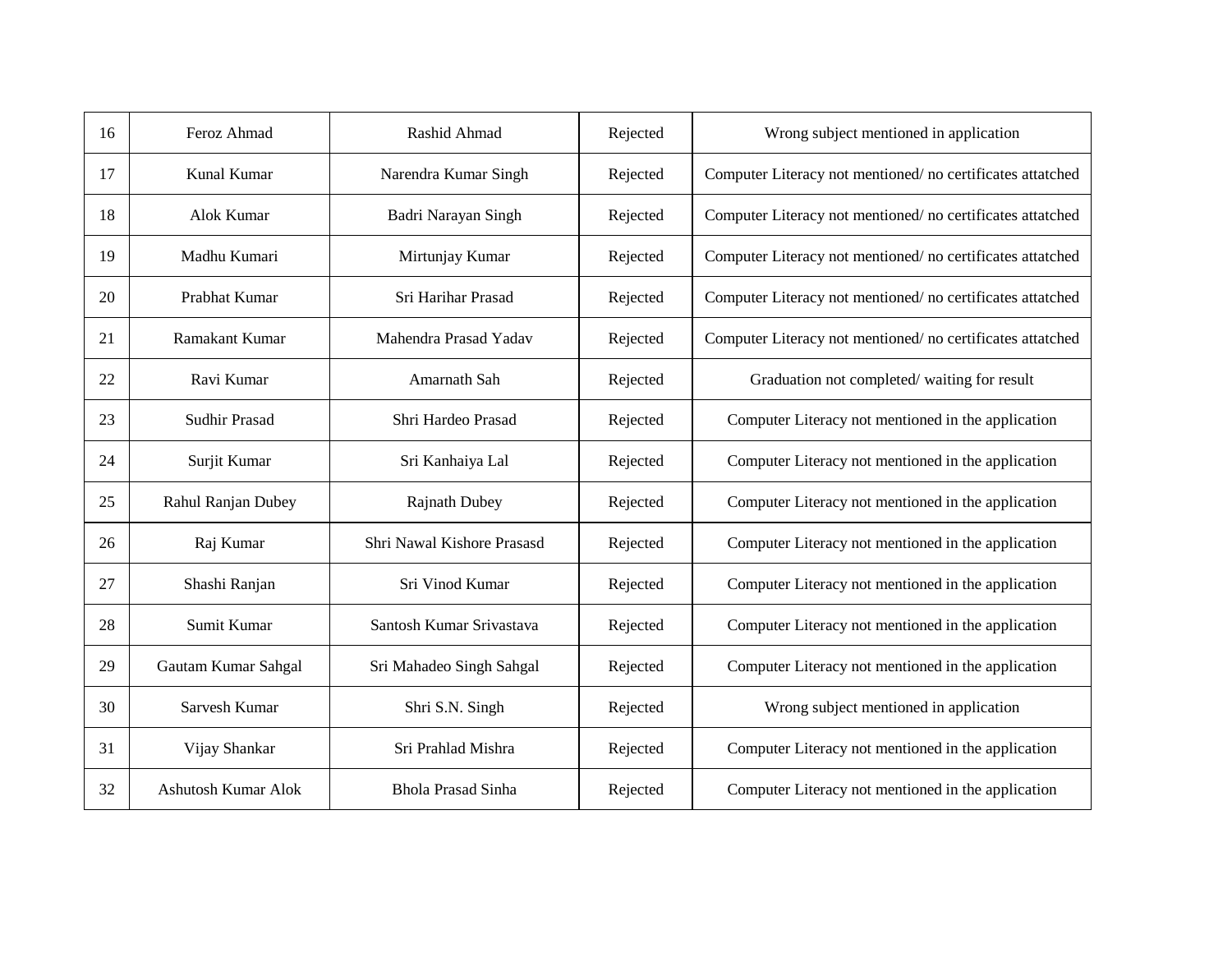| 33 | Rajeev Kumar         | Rajeshwar Prasad Sinha    | Rejected | Age less than 21 yrs                               |
|----|----------------------|---------------------------|----------|----------------------------------------------------|
| 34 | Prasun Kumar         | Late Sri J.P. Srivastav   | Rejected | Age above 45 yrs                                   |
| 35 | Prajwal Kumar        | Sri Lalan Prasad          | Rejected | Computer Literacy not mentioned in the application |
| 36 | Suman Kumar Pathak   | Sri Bal Krishna Pathak    | Rejected | Computer Literacy not mentioned in the application |
| 37 | Sangeeta Sahay       | Sri Ajay Behari Sinha     | Rejected | Age above 45 yrs                                   |
| 38 | Rajeev Kumar         | Shri Bhagwan Tiwari       | Rejected | Computer Literacy not mentioned in the application |
| 39 | Vikas Krishna        | Late M.K. Jamuar          | Rejected | Computer Literacy not mentioned in the application |
| 40 | Mahesh Kumar Singh   | Late Ramadhar Singh       | Rejected | Computer Literacy not mentioned in the application |
| 41 | Niraj Kumar          | Sri Bhubneshwar Mandal    | Rejected | Incomplete application                             |
| 42 | Mukesh Kumar Singh   | Sadhu Sharan Singh        | Rejected | Computer Literacy not mentioned in the application |
| 43 | Mukesh Kumar Sinha   | Sri Bipin Prasad Sinha    | Rejected | Application not in prescribed format               |
| 44 | Rajnish Kumar Sharma | Shri Ramanand Sharma      | Rejected | Computer Literacy not mentioned in the application |
| 45 | Rajesh Kumar Sinha   | Sri Anjani Kumar Sinha    | Rejected | Computer Literacy not mentioned in the application |
| 46 | Sunil Kumar          | Rajeshwar Singh           | Rejected | Age less than 21 yrs                               |
| 47 | <b>Bharti</b>        | Pankaj Kumar              | Rejected | Computer Literacy not mentioned in the application |
| 48 | Ajay Kumar           | Sri Shoobh Narayan Thakur | Rejected | Computer Literacy not mentioned in the application |
| 49 | Amrendra Kumar       | Ram Vinay Thakur          | Rejected | Computer Literacy not mentioned in the application |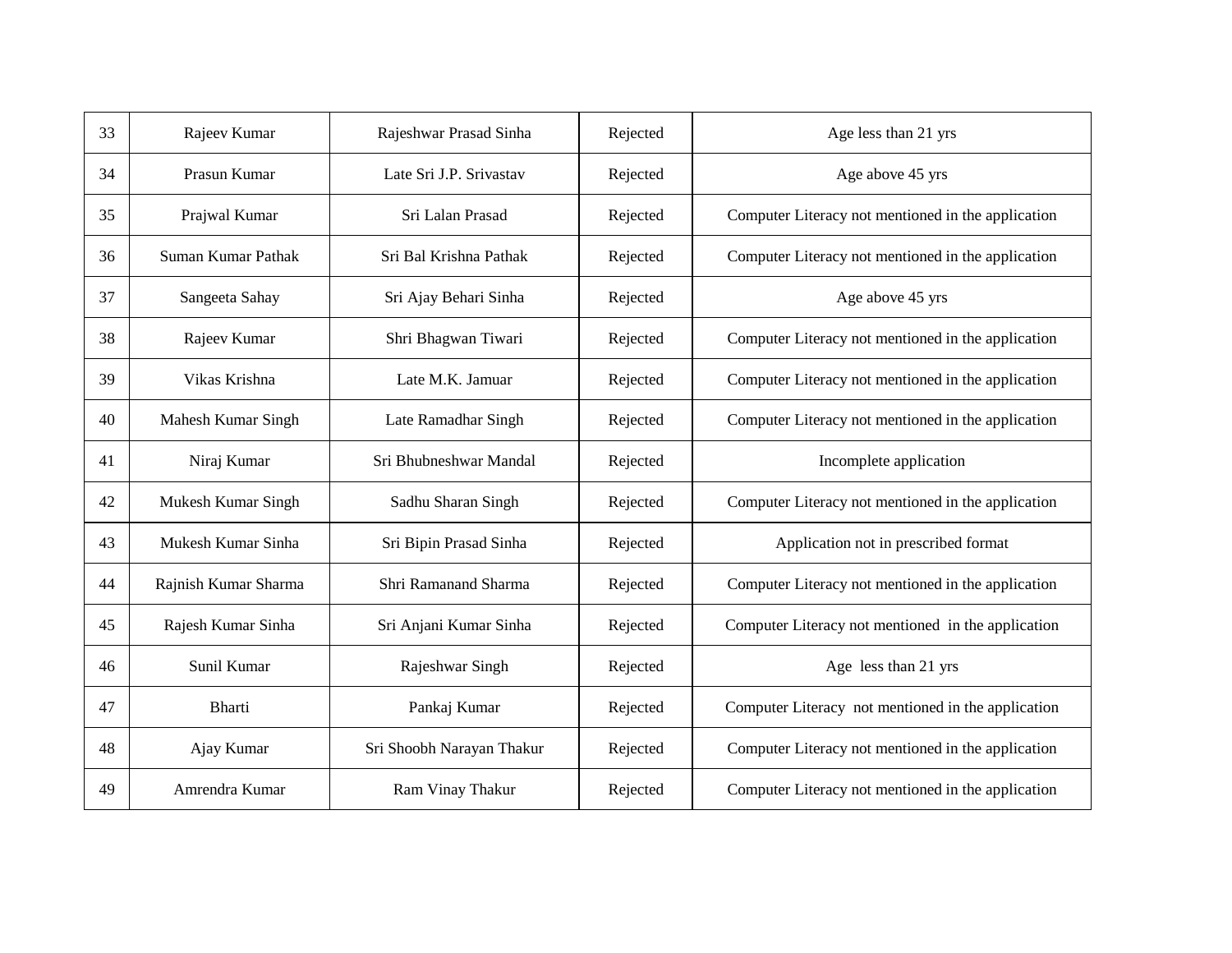| 50 | Md. Parwez Alam     | Md. Khurshid Alam          | Rejected | Computer Literacy not mentioned in the application |
|----|---------------------|----------------------------|----------|----------------------------------------------------|
| 51 | Mahfooz Alam        | Md. Ismail                 | Rejected | Computer Literacy not mentioned in the application |
| 52 | Sanchaita Pandey    | Ram Suresh Pandey          | Rejected | Computer Literacy not mentioned in the application |
| 53 | Akshay Vivek        | Bipin Kumar Mishra         | Rejected | Age less than 21 yrs                               |
| 54 | Sandeep Kumar       | Mr. Madhusudan Kumar Singh | Rejected | Application not in prescribed format               |
| 55 | Ajay Kumar          | Sri Kitab Lal Roy          | Rejected | Computer Literacy not mentioned in the application |
| 56 | Balkrishna Bhardwaj | Sri Suraj Kumar            | Rejected | Computer Literacy not mentioned in the application |
| 57 | Nagendra Prasad     | Late Baban Prasad          | Rejected | Age above 45 yrs                                   |
| 58 | Sheo Kumar Singh    | Shri Ramsharan Prasad      | Rejected | Above 45 yrs                                       |
| 59 | Murari Kumar Sharan | Jay Prakash Sharan         | Rejected | Computer Literacy not mentioned in the application |
| 60 | <b>Tarun Kumar</b>  | Sri Bameshwar Sharma       | Rejected | Computer Literacy not mentioned in the application |
| 61 | Priyanka Kumari     | Sri Gopal Prasad           | Rejected | Computer Literacy not mentioned in the application |
| 62 | Raj Kumar           | <b>Ramesh Prasad</b>       | Rejected | Age less than 21 yrs                               |
| 63 | Shiva Shankar Kumar | Late Ramjee Prasad Yadav   | Rejected | Computer Literacy not mentioned in the application |
| 64 | Ashok Kumar         | Moti Lal Chaurasia         | Rejected | Age less than 21 yrs                               |
| 65 | Dr. Awadhesh Prasad | <b>Baleshwar Prasad</b>    | Rejected | Wrong subject mentioned in application             |
| 66 | Prakash Kumar Sinha | Narendra Prasad Sinha      | Rejected | Incomplete application                             |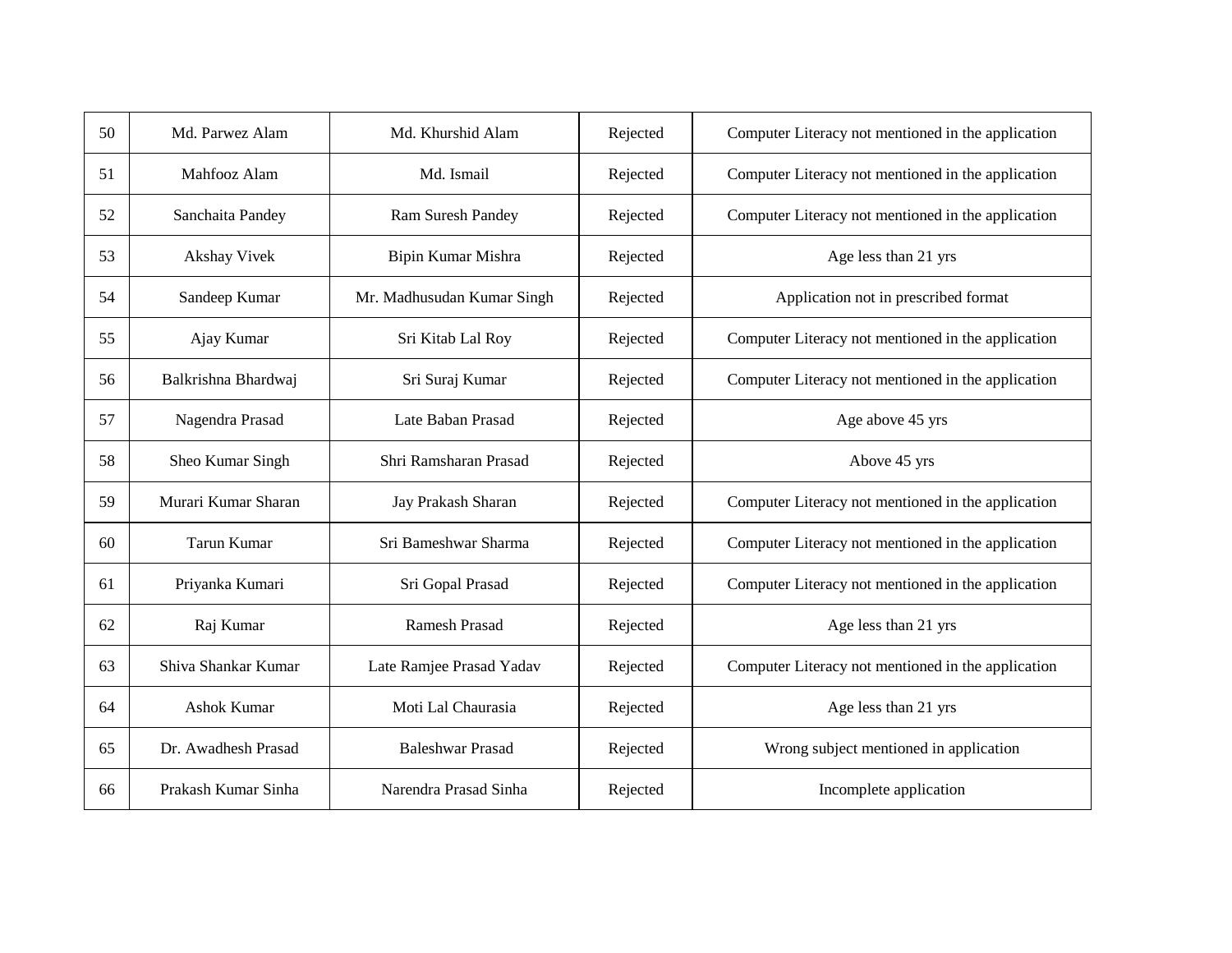| 67 | Pradeep Kumar          | Late Surya Kishor Mallik   | Rejected | Computer Literacy not mentioned in the application |
|----|------------------------|----------------------------|----------|----------------------------------------------------|
| 68 | Amod Kumar             | Shri Jagannath Chaudhari   | Rejected | Wrong subject mentioned in application             |
| 69 | Bhawani Bhushan        | Shri Dilip Kumar Jha       | Rejected | Computer Literacy not mentioned in the application |
| 70 | Awanish Kumar Singh    | Birendra Kumar Singh       | Rejected | Computer Literacy not mentioned in the application |
| 71 | Navin Kumar            | Shri Vishawambar           | Rejected | Application not in prescribed format               |
| 72 | Pankaj Kumar Singh     | Rabindra Kumar Singh       | Rejected | Computer Literacy not mentioned in the application |
| 73 | Awanish Kumar Dwivedi  | Sri Shambhu Sharan Dwivedi | Rejected | Computer Literacy not mentioned in the application |
| 74 | Sunny Kumar Tiwari     | Birendra Tiwari            | Rejected | Computer Literacy not mentioned in the application |
| 75 | Mrignaini              | Mr. Mukul Kumar            | Rejected | Computer Literacy not mentioned in the application |
| 76 | Lalan Kumar Thakur     | Sri Jibachh Thakur         | Rejected | Computer Literacy not mentioned in the application |
| 77 | Satish Kumar Srivastva | Sri Kedar Nath Sinha       | Rejected | Computer Literacy not mentioned in the application |
| 78 | Rajesh Ranjan          | Late Anandi Prasad         | Rejected | Computer Literacy not mentioned in the application |
| 79 | Sujeet Kumar Mandal    | Sri Muneshwar Mandal       | Rejected | Age less than 21 yrs                               |
| 80 | Birendra Kumar         | Sri Rajeshwar Das          | Rejected | Computer Literacy not mentioned in the application |
| 81 | Hemant Kumar Pandey    | Sri Nagnath Pandey         | Rejected | Computer Literacy not mentioned in the application |
| 82 | Purushotam Thakur      | Gupteshwar Singh           | Rejected | Computer Literacy not mentioned in the application |
| 83 | Rakesh Ranjan          | Dwarika Prasad             | Rejected | Computer Literacy not mentioned in the application |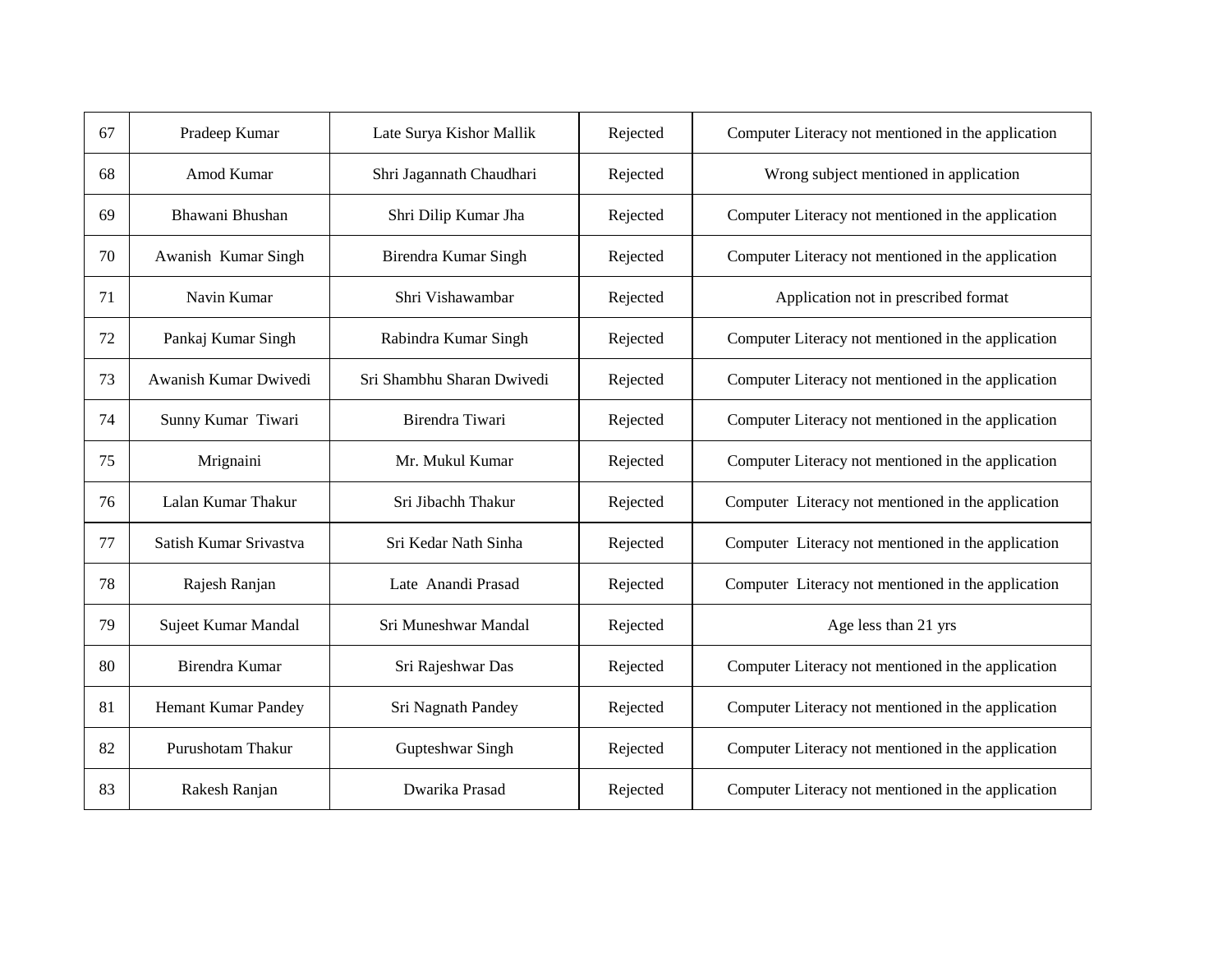| 84  | Niranjan Kumar Mishra   | Shri Kameshwar Mishra | Rejected | Computer Literacy not mentioned in the application |
|-----|-------------------------|-----------------------|----------|----------------------------------------------------|
| 85  | Sabita Kumari           | Kumar Saurabh Singh   | Rejected | Wrong subject mentioned in application             |
| 86  | Pradeep Kumar           | Ashok Kumar           | Rejected | Computer Literacy not mentioned in the application |
| 87  | Manoj Kumar             | Naresh Prasad         | Rejected | Computer Literacy not mentioned in the application |
| 88  | Chandan Sharan          | Dr. Murari Sharan     | Rejected | Computer Literacy not mentioned in the application |
| 89  | <b>Anand Kumar Goit</b> | <b>Bishnudev Goit</b> | Rejected | Computer Literacy not mentioned in the application |
| 90  | Shyam Yadav             | Ghooran Yadav         | Rejected | Computer Literacy not mentioned in the application |
| 91  | Jyoti                   | Sri Baleshwar Prasad  | Rejected | Age above 45 yrs                                   |
| 92  | Pappu Kumar             | Lal Babu Sahni        | Rejected | Computer Literacy not mentioned in the application |
| 93  | Amit Kumar              | Late Rama Prasad      | Rejected | Computer Literacy not mentioned in the application |
| 94  | Rajendra Kumar          | <b>Ramesh Prasad</b>  | Rejected | Age less than 21 yrs                               |
| 95  | Anamika Gupta           | Sujit Kumar           | Rejected | Computer Literacy not mentioned in the application |
| 96  | Pawan Kumar             | Indra Bhushan Prasad  | Rejected | Computer Literacy not mentioned in the application |
| 97  | Sudhanshu Shekhar       | Mahendra Kumar Das    | Rejected | Computer Literacy not mentioned in the application |
| 98  | Raj Kumar Singh         | Sri Ras Bihari Singh  | Rejected | Computer Literacy not mentioned in the application |
| 99  | Sharvan Kumar           | Sita Ram Prasad Yadav | Rejected | Computer Literacy not mentioned in the application |
| 100 | Shweta Kumari           | Upendra Prasad Yadav  | Rejected | Computer Literacy not mentioned in the application |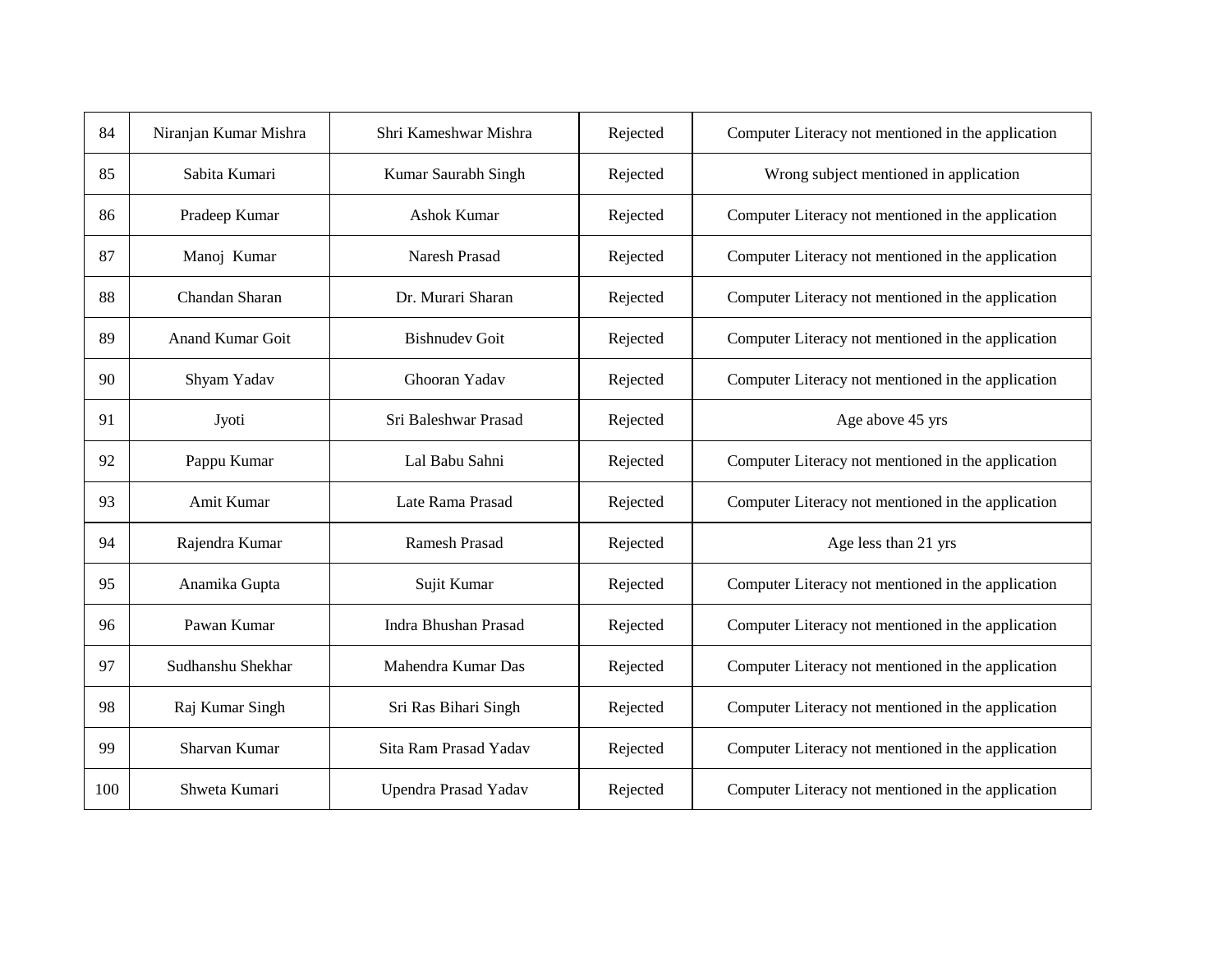| 101 | Surya Bhushan Singh      | Sri Bijay Kumar              | Rejected | Computer Literacy not mentioned in the application |
|-----|--------------------------|------------------------------|----------|----------------------------------------------------|
| 102 | Shiv Kr. Choudhary       | Late Dharm Chandra Choudhary | Rejected | Computer Literacy not mentioned in the application |
| 103 | Neha Raj M.              | Sanjeev Kumar                | Rejected | Computer Literacy not mentioned in the application |
| 104 | Priya Ranjan Kumar       | Sati Raman Prasad Srivastava | Rejected | Computer Literacy not mentioned in the application |
| 105 | Pooja                    | Lal Babu Prasad Yadav        | Rejected | Application not in prescribed format               |
| 106 | Sanjay Kumar             | Sri Rameshwar Prasad         | Rejected | Computer Literacy not mentioned in the application |
| 107 | Md. Atiqur Rahman        | Mohammad Daood               | Rejected | Computer Literacy not mentioned in the application |
| 108 | Dheeraj Kumar Shrivastav | Awadhesh Kumar Shrivastav    | Rejected | Computer Literacy not mentioned in the application |
| 109 | Mukesh Kumar             | Ramesh Kumar Baitha          | Rejected | Computer Literacy not mentioned in the application |
| 110 | Amod Kumar Singh         | <b>Ram Parvesh Sinhg</b>     | Rejected | Computer Literacy not mentioned in the application |
| 111 | Chandan Kumar            | Satendra Prasad Singh        | Rejected | Computer Literacy not mentioned in the application |
| 112 | Amit Kumar               | Late Mahendra Pathak         | Rejected | Computer Literacy not mentioned in the application |
| 113 | Anil Kumar Yadav         | Shiv Naryan Yadav            | Rejected | Wrong subject mentioned in application             |
| 114 | Sanjeev Kumar Sinha      | Arjun Prasad                 | Rejected | Computer Literacy not mentioned in the application |
| 115 | Rajeev Kumar Sinha       | Aajun Prasad                 | Rejected | Computer Literacy not mentioned in the application |
| 116 | Nathuni Mahto            | Late Sita Ram Mahto          | Rejected | Computer Literacy not mentioned in the application |
| 117 | <b>Bhushan Kumar</b>     | Bhuw Neshwari Bhagat         | Rejected | Computer Literacy not mentioned in the application |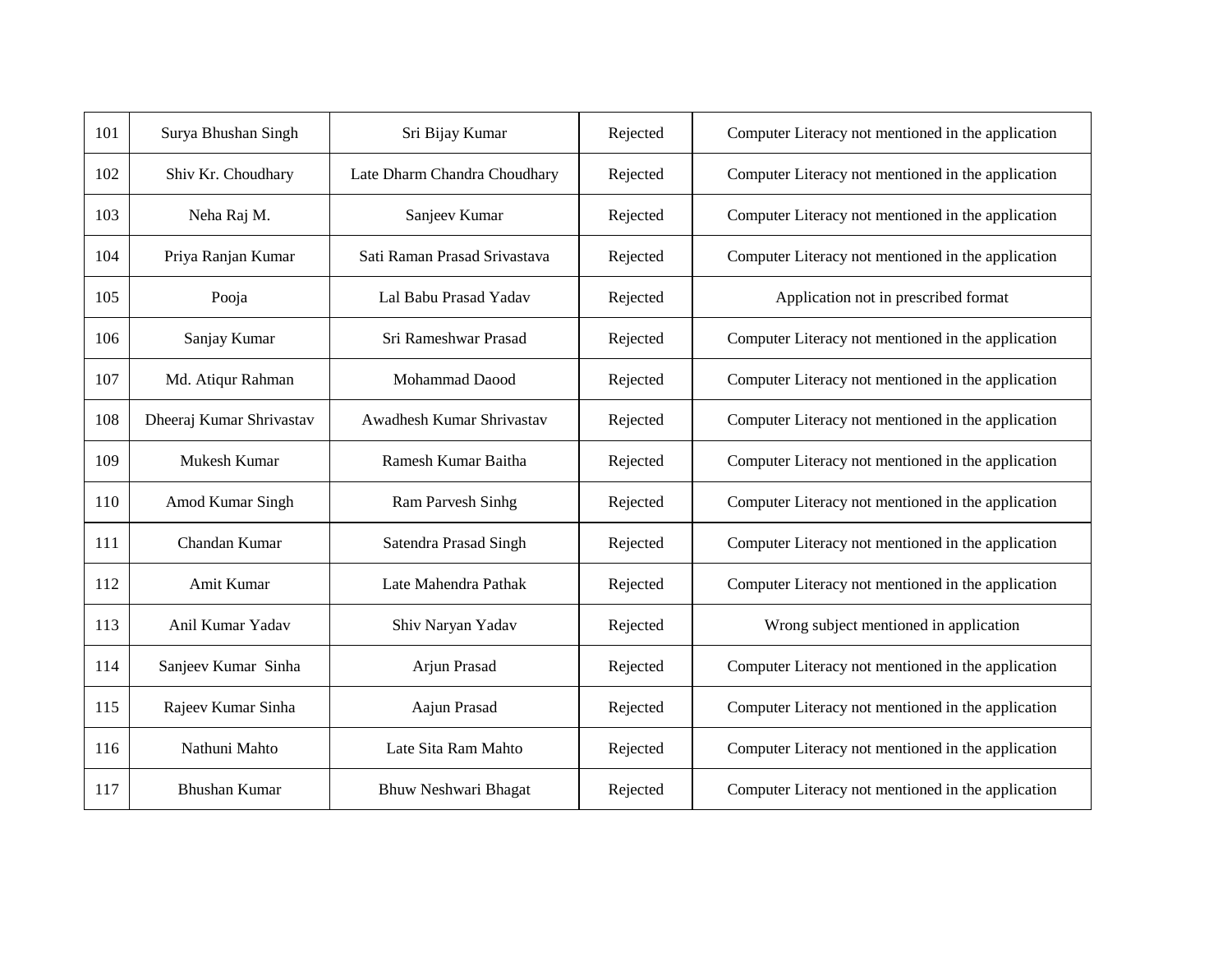| 118 | Avinash Kumar          | Late Janardan Kr. Kayshap     | Rejected | Computer Literacy not mentioned in the application |
|-----|------------------------|-------------------------------|----------|----------------------------------------------------|
| 119 | Saket Nandan           | Late Shashi Bhushan Pd Singh  | Rejected | Computer Literacy not mentioned in the application |
| 120 | Rajendra Prasad        | Raghunandan Choudhary         | Rejected | Computer Literacy not mentioned in the application |
| 121 | <b>Bhaskar Ganguli</b> | Sri Sudhir Chandra Ganguli    | Rejected | Computer Literacy not mentioned in the application |
| 122 | Madhuresh Kumar        | Sri Shankar Prasad Sinha      | Rejected | Computer Literacy not mentioned in the application |
| 123 | Nitesh Kumar Tiwari    | Sri Harish Kumar Tiwari       | Rejected | Computer Literacy not mentioned in the application |
| 124 | Sanjeev Kumar Sinha    | Shri Dhaneshwar Prasad Singh  | Rejected | Computer Literacy not mentioned in the application |
| 125 | Pankaj Kumar           | <b>Binod Prasad Gupta</b>     | Rejected | Computer Literacy not mentioned in the application |
| 126 | Shailendra Narayan Das | Late Shri Upendra Narayan Das | Rejected | Computer Literacy not mentioned in the application |
| 127 | Amit Kumar             | Vijay Kumar Mehta             | Rejected | Computer Literacy not mentioned in the application |
| 128 | Mohd. Equbal Ansari    | Late Md. Quasim Ali Ansari    | Rejected | Computer Literacy not mentioned in the application |
| 129 | Raushan Kumar          | Late Kapildev Prasad          | Rejected | Computer Literacy not mentioned in the application |
| 130 | Shailesh Kumar         | Sri Shatruhan Thakur          | Rejected | Computer Literacy not mentioned in the application |
| 131 | Nitish Kumar Jayswal   | Sri Bhola Prasad Jayswal      | Rejected | Computer Literacy not mentioned in the application |
| 132 | Rupesh Nath            | Harihar Nath                  | Rejected | Computer Literacy not mentioned in the application |
| 133 | Rakesh Kumar           | <b>Uday Prasad Singh</b>      | Rejected | Computer Literacy not mentioned in the application |
| 134 | Surendra Kumar Singh   | Late Hazari Lal Singh         | Rejected | Computer Literacy not mentioned in the application |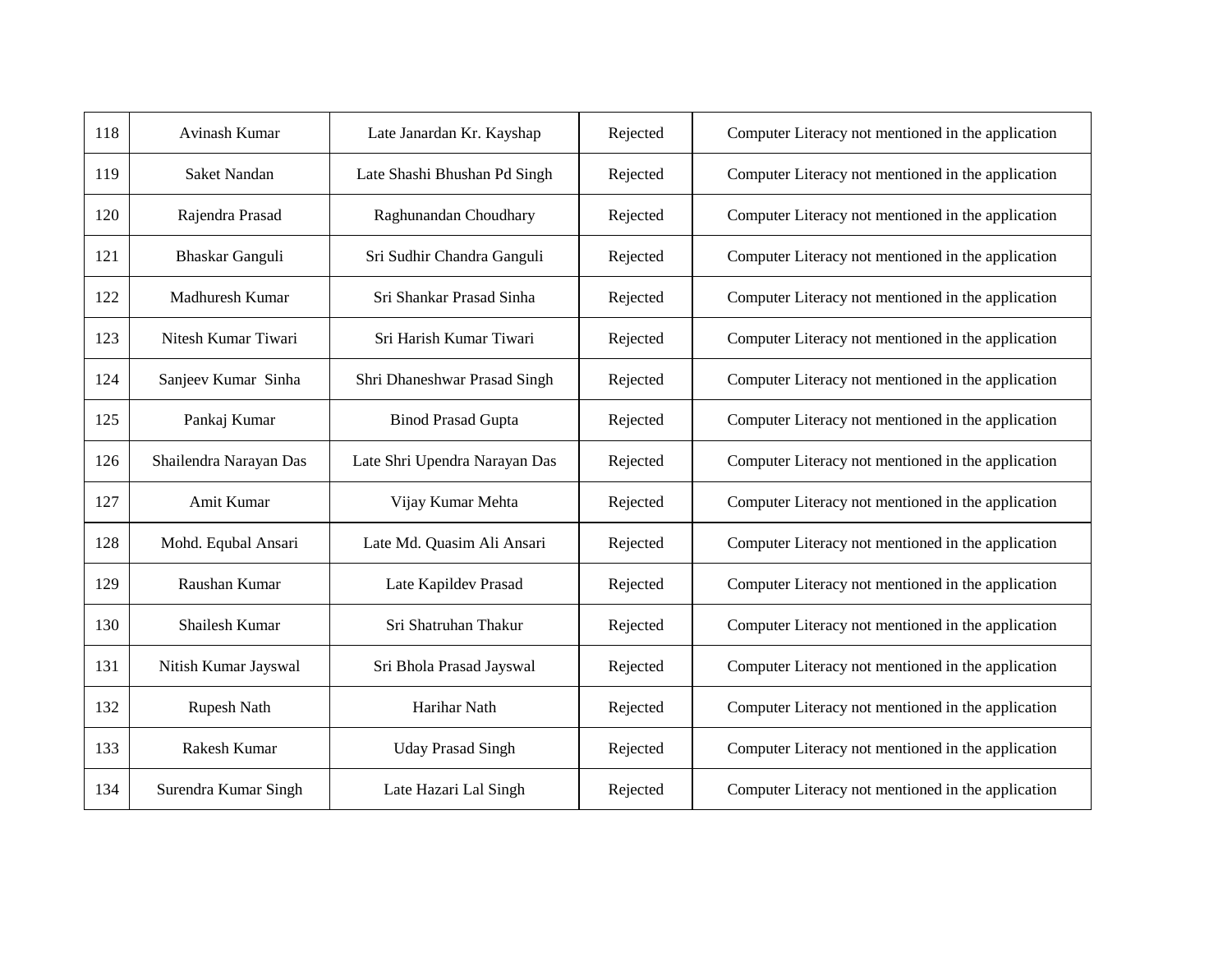| 135 | Md. Jasim Uddin    | Md. Farid Uddin         | Rejected | Application not in prescribed format                                |
|-----|--------------------|-------------------------|----------|---------------------------------------------------------------------|
| 136 | Rama Shankar       | Vishnudeo Vibhu         | Rejected | Computer Literacy not mentioned in the application                  |
| 137 | Amit Prasad        | Sri Bhagwan Lal         | Rejected | Computer Literacy not mentioned in the application                  |
| 138 | Ashutosh Kumar Jha | Sri Chandra Shekhar Jha | Rejected | Application not in prescribed format                                |
| 139 | Nawal Kumar Rao    | Sri Uma Shankar Rao     | Rejected | Computer Literacy not mentioned in the application                  |
| 140 | Lakshman Jha       | Shyama Nand Jha         | Rejected | Computer Literacy not mentioned in the application                  |
| 141 | Ranjeet Kumar      | Siya Sharan Prasad      | Rejected | Computer Literacy not mentioned in the application                  |
| 142 | Ranvijay Kumar Dey | Late Bipin Dey          | Rejected | Computer Literacy not mentioned in the application                  |
| 143 | Ram Janam Prasad   | Raj Deo Prasad          | Rejected | Computer Literacy not mentioned in the application                  |
| 144 | Manoj Kumar        | Sri Shatrudhan Singh    | Rejected | Wrong subject mentioned in the application+ No computer<br>Literacy |
| 145 | Sapna Verma        | Sri Jagdish Kumar       | Rejected | Wrong Subject mentioned in the application                          |
| 146 | Upendra Kumar      | Parmeshwar Paswan       | Rejected | Computer Literacy not mentioned in the application                  |
| 147 | Vikash Kumar Singh | Komal Singh             | Rejected | Computer Literacy not mentioned in the application                  |
| 148 | Anupam Kumar       | Chandra Shekhar Prasad  | Rejected | Age less than 21 yrs                                                |
| 149 | Prabhakar Choubey  | Sri B.N. Choubey        | Rejected | Application not in prescribed format                                |
| 150 | Sadhana Kumari     | Sri Sushil Jha          | Rejected | Age less than 21 yrs                                                |
| 151 | Vinay Krishna      | Sri Rabindra Prasad     | Rejected | Computer Literacy not mentioned in the application                  |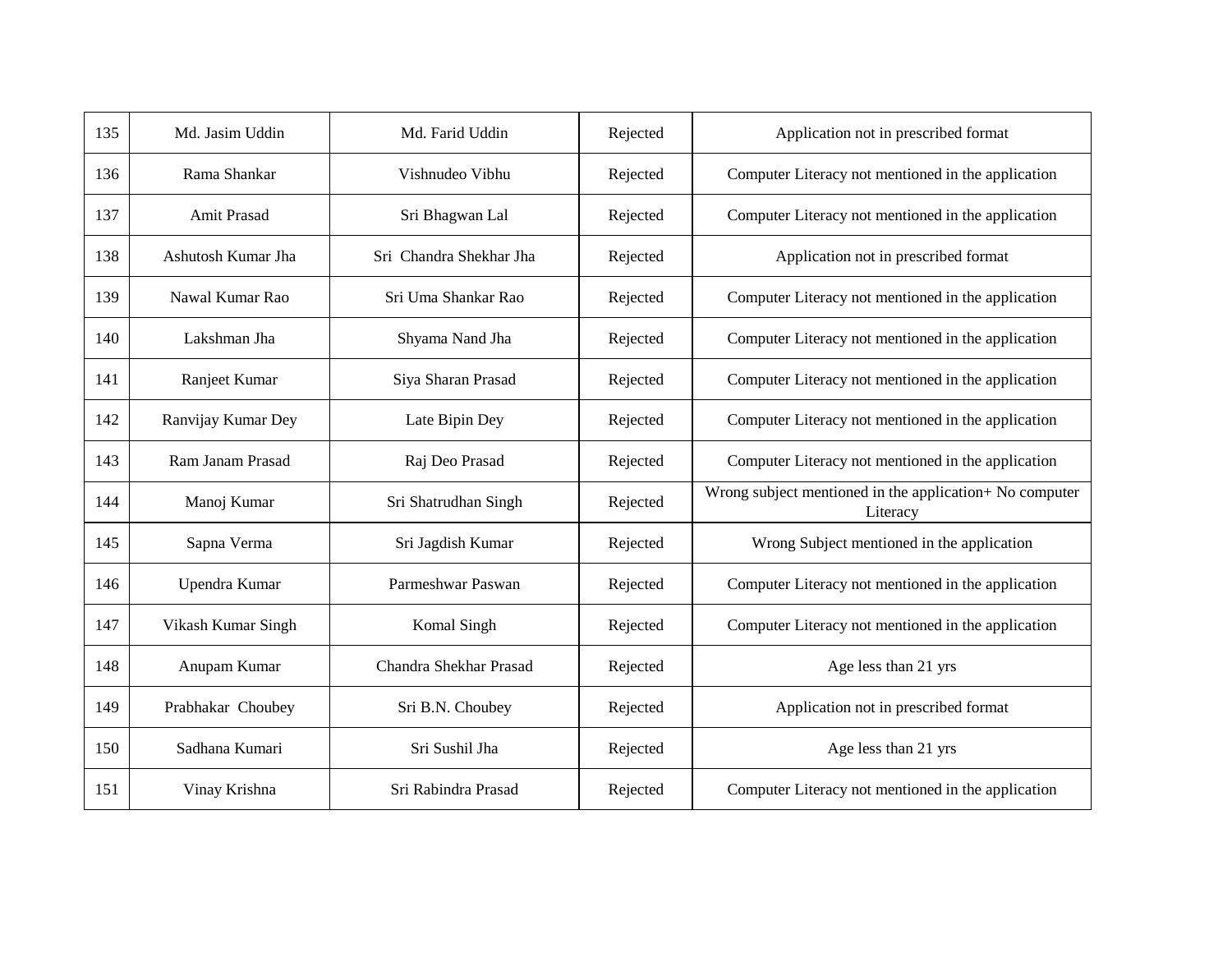| 152 | Akhileshwar Prasad Singh    | Ram Manohar Singh         | Rejected | Computer Literacy not mentioned in the application |
|-----|-----------------------------|---------------------------|----------|----------------------------------------------------|
| 153 | Santosh Kumar Singh         | Sri Rajkishor Singh       | Rejected | Computer Literacy not mentioned in the application |
| 154 | Ajeet Kumar Jha             | Mr. Ashok Kumar Jha       | Rejected | Computer Literacy not mentioned in the application |
| 155 | Sudhanshu Bhushan           | Sri Madhusudan Mahto      | Rejected | Computer Literacy not mentioned in the application |
| 156 | Prakash Ranjan              | Shankar Rajak             | Rejected | Computer Literacy not mentioned in the application |
| 157 | <b>Rakesh Prasad</b>        | Sri Upendra Prasad        | Rejected | Computer Literacy not mentioned in the application |
| 158 | Rakesh Kumar                | Late Bharat Prasad        | Rejected | Computer Literacy not mentioned in the application |
| 159 | Lokpal                      | Shri Shyam Narayan Prasad | Rejected | Computer Literacy not mentioned in the application |
| 160 | Mohan Kumar                 | Ramchandra Prasad         | Rejected | Computer Literacy not mentioned in the application |
| 161 | Madhukar                    | Late Hari Shankar Jaiswal | Rejected | Wrong Subject mentioned in the application         |
| 162 | Santosh Kumar Sharma        | Nitya Nand Bhushan        | Rejected | Computer Literacy not mentioned in the application |
| 163 | Shashi Kumar                | Shree Subodh Chandra Das  | Rejected | Computer Literacy not mentioned in the application |
| 164 | Jitendra Kumar Anand        | Mohan Lal                 | Rejected | Age less than 21 yrs                               |
| 165 | Deepak Kumar                | <b>Binod Prasad</b>       | Rejected | Age less than 21 yrs                               |
| 166 | Hemant Kumar                | Shrawan Kumar Singh       | Rejected | Age less than 21 yrs                               |
| 167 | Rishikesh Kr. Chandravanshi | Sri Indrajit Prasad       | Rejected | Computer Literacy not mentioned in the application |
| 168 | Kamod Kumar                 | Shiv Chandra Paswan       | Rejected | Computer Literacy not mentioned in the application |